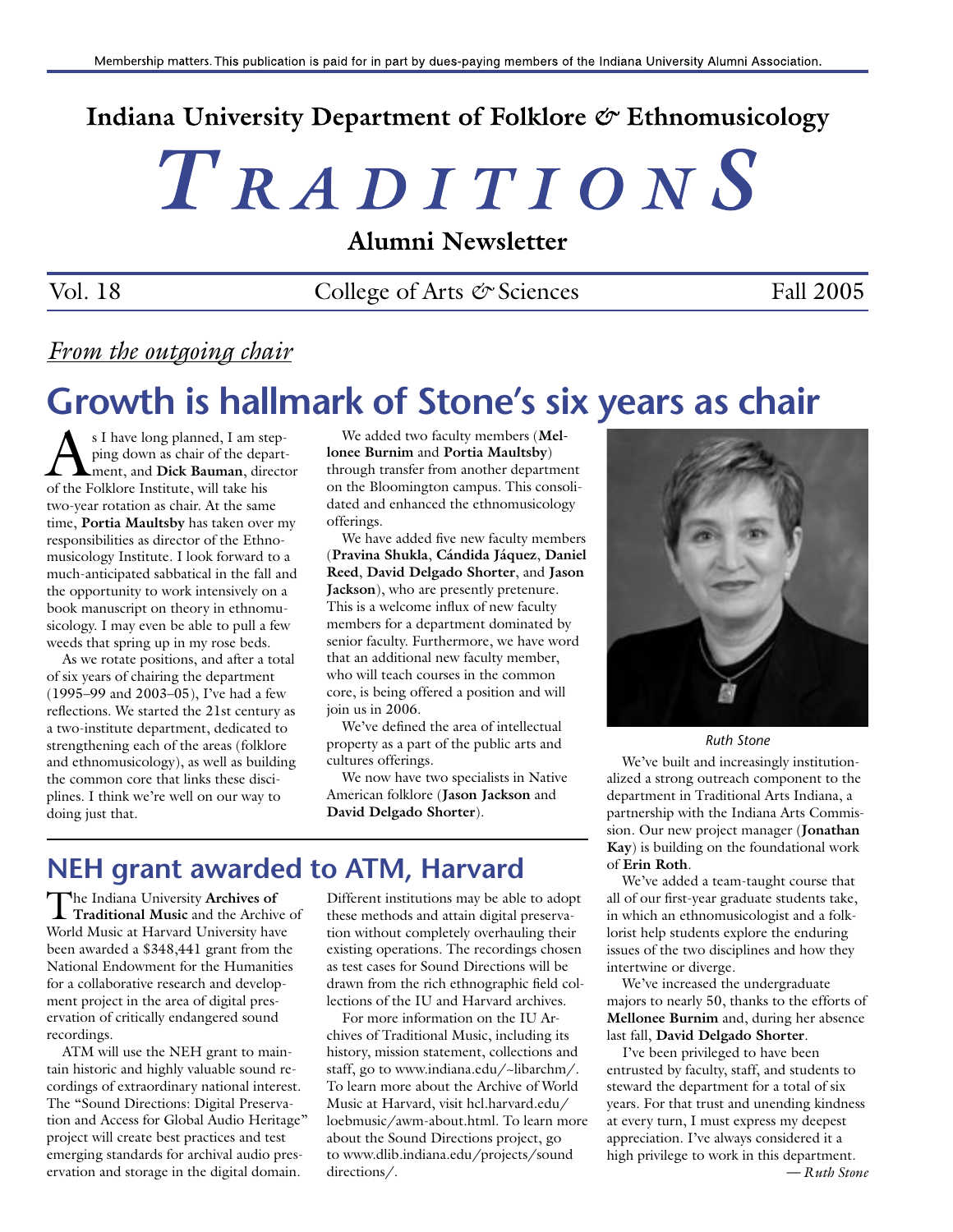## **Around the Department**

## **Faculty achievements**

M**ary Ellen Brown** received the John Simon Guggenheim Foundation Fellowship to support the publication of *The Making of Francis James Child's English and Scottish Popular Ballads (1882–1898),* an ethnographic analysis of more than 33 manuscript volumes meant to reveal Child's working processes, premises, and the extent of his reliance on correspondence for texts, advice, and comparative data.

**Alan Burdette** and **Ruth Stone** have been awarded a \$1 million Mellon Foundation grant for continued work on the EVIA Digital Archives.

**Mellonee Burnim** was named the first Distinguished Faculty Fellow in Ethnomusicology and Ritual Studies at the Institute for Sacred Music last summer at Yale University. She taught a course, Song Leading in Traditional African-American Worship, there last summer. She also conducted a seminar, From Juke Joint to Choir Loft*,* at the North Carolina Center for the Advancement of Teaching, and participated in the Civil Rights Bus Tour throughout Georgia, during which she taught about the music of the Civil Rights Movement.

**Inta Carpenter** is president-elect of the Association for the Advancement of Baltic Studies. She and **Jon Kay** received a National Endowment for the Arts award for Traditional Arts Indiana.

Adjunct faculty member **Raymond DeMallie** received the title Chancellor's Professor of Anthropology and American Indian Studies, an honor awarded to IU faculty who have compiled a career-long record of highlevel achievement in all three areas of faculty work (teaching, research/creative works, and civic engagement).

**Jason Baird Jackson**, in addition to winning the Trustees Teaching Award at IU, received a \$47,435 grant from the Institute for Museum and Library Services to support the publication of *One Hundred Summers: A Kiowa Calendar History*, an annotated edition of an important pictorial history of the Kiowa Indians, drawn in colored pencil by the artist Silver Horn. The grant will also fund a curriculum development project to facilitate use of the book in middle and high school social studies classes.

**Cándida Jáquez** won an award for her research in mariachi music at the Huntington Tulipanes Latino Art and Film Festival.

**John McDowell** became a fellow of the American Folklore Society, an honor signifying his contributions to the field.

**Daniel Reed** has been awarded the Amaury Talbot Prize for Best Book in African Anthropology by the Royal Anthropological Institute in London for his book *Dan Ge Performance: Masks and Music in Contemporary Côte d'Ivoire*.

**Ruth Stone** has been named the first Laura Boulton Professor by Dean of the College of Arts and Sciences Kumble R. Subbaswamy. This professorship, established by an endowment from the Laura Boulton Foundation, honors Laura Boulton (1899–1980), a scholar who recorded and annotated a notable collection of music recordings and musical instruments, pioneering the recording and research of music from around the world.

## **New faculty**

After a decade spent doing field research  $\Lambda$ and working as a curator and professor in Oklahoma, **Jason Baird Jackson** has returned to Bloomington to serve as an assistant professor of folklore. Prior to joining our faculty, Jackson was assistant curator of ethnology at the Sam Noble



uly 18, 2002, photograph by Linda Coldwell July 18, 2002, photograph by Linda Coldwell

*Jason Jackson studies a beautiful handwoven "chilkat" apron from the native Northwest Coast. The apron was part of a collection donated to the Sam Noble Oklahoma Museum of Natural History by American Folklore Society fellow Morris Opler and his wife, Lucile.*

Oklahoma Museum of Natural History and an assistant professor of anthropology, both at the University of Oklahoma at Norman. He has also been a curator of anthropology at the Gilcrease Museum and has taught at the University of Tulsa. As an IU graduate student, Jackson earned an MA in folklore in

> 1996 and completed his PhD in cultural anthropology in 1997.

Jackson's work focuses on Oklahoma's American Indian communities and covers the range of expressive genres, including foodways, vernacular architecture, material culture, verbal arts, ritual, festival, music, and dance. The University of Nebraska Press published his first book, *Yuchi Ceremonial Life: Performance, Meaning, and Tradition in a Contemporary American Indian Community*, in 2003. He is currently pursuing two new book projects related to the native peoples of eastern North America, a study of social dance music (in collaboration with ethnomusicologist Victoria Levine) and an exploration of ritual's place in cultural history and local historical consciousness. His work has appeared in such journals as *Ethnomusicology*, *(continued on page 3)*



*Professor Richard Bauman, at right, received the Distinguished Folklore Achievement Award from the China Folklore Society at the International Conference on Calendars of Nation States, held in Beijing in February. From left, Professor Gao Bingzhong, general secretary of the China Folklore Society, Professor Liu Kuili, president of the China Folklore Society, and IU Professor Beverly Stoeltje also presented papers at the conference. In addition to his participation in the conference, Bauman delivered lectures at the Chinese Academy of Social Sciences, Peking University, and Beijing Normal University.*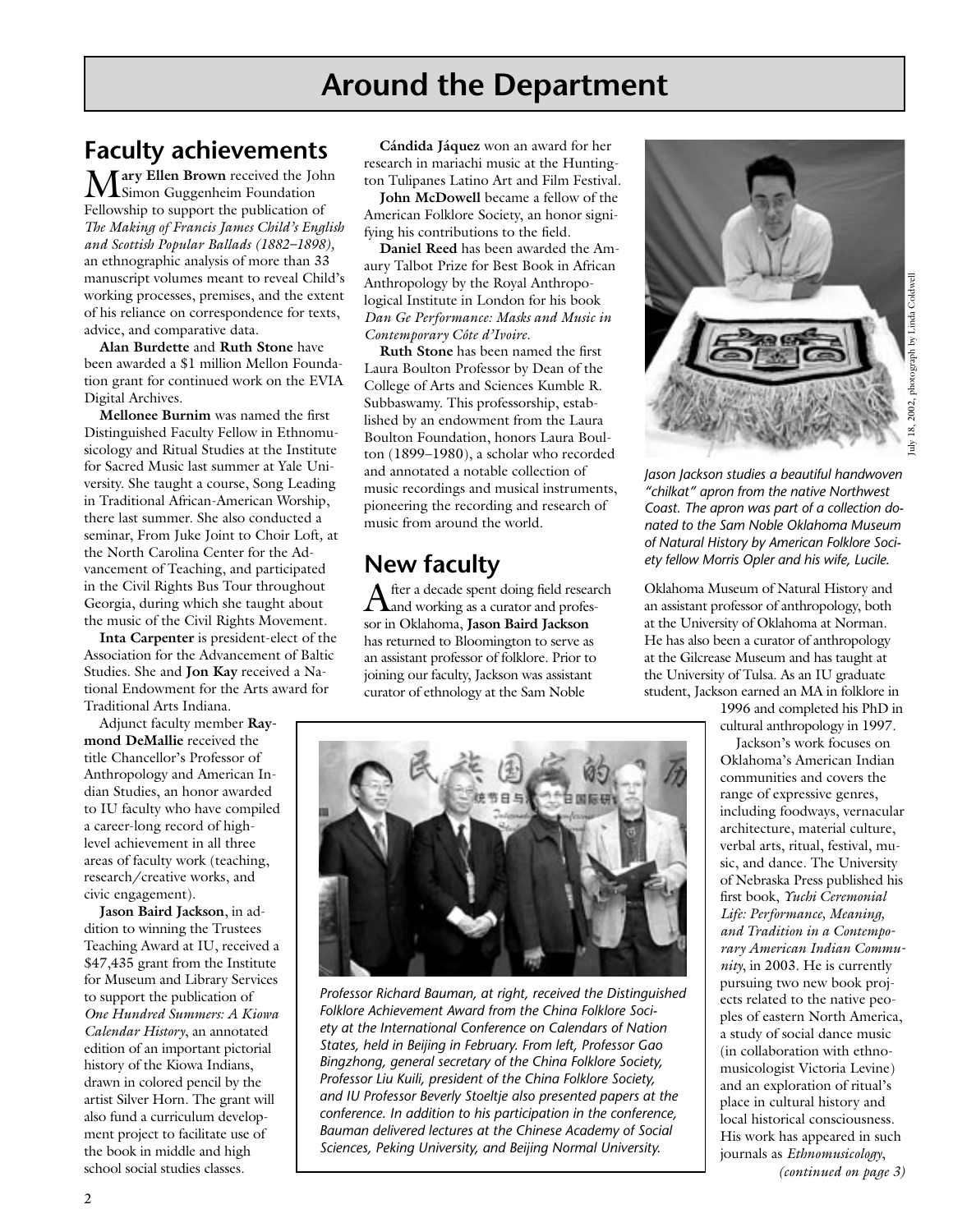## **Department**

#### *(continued from page 2)*

*Southern Folklore*, and *Anthropological Linguistics*. Jackson has also been active as a museum curator, organizing several exhibitions related to Native American arts and cultures, including "Children of the Sun: Euchee Indian Culture and Tradition," a collaborative project supported by the Fund for Folk Culture.

Jackson will teach a range of courses related to folklore, cultural history, and museum studies, such as last fall's graduate seminar Contesting Culture as Property. He is especially glad to be joining the department in the company of David Shorter, who also works in Native American studies. "David's work is innovative and exciting. It is wonderful to have a colleague with whom to collaborate in developing new courses and programs related to American Indian arts and cultures," Jackson says.

Jackson, his wife, Amy, and their daughter, Joelle, are thrilled to be a part of the folklore and ethnomusicology community and to be making a home for themselves in Bloomington.

**David Shorter** was born and raised in Alamogordo, N.M. In 1992, he earned his BA degree in religious studies with a minor in women's studies at Arizona State

University. Shorter remained at ASU in religious studies to continue in close fieldwork proximity with the Yoeme (Yaqui) communities of southern Arizona and northwest Mexico. For his MA studies, he spoke



*David Shorter*

with and traveled with Yoeme elders, collecting oral traditions regarding the cosmic dimensionality of Yoeme concepts of "homeland." Completing his MA in 1996, Shorter went on to pursue a PhD in the History of Consciousness Program at the University of California at Santa Cruz.

Shorter's dissertation, "Santam Liniam Divisoriam/Holy Dividing Lines: Yoeme Indian Place-Making and Religious Identity," compiles all recorded versions of one myth and outlines a core historiographic narrative. Looking for this narrative in other mythological genres and ritual performance, Shorter then suggests that Yoeme Indians historicize in particularly nonliterate yet documentary ways, along the lines suggested by both poststructuralist and postcolonial theorists. While reworking the dissertation for publication, Shorter has been busy developing a Web site based on his research, which includes

field notes and video footage of key Yoeme ceremonial performances. (Find a link to this site under David Shorter's biographical notes on the department's Web page). This summer, he returned to the Yoeme pueblos to research genealogical knowledge among tribal elders.

Shorter was a Mellon Postdoctoral Fellow at Wesleyan University in Latin American and Native Studies. His teaching areas include indigenous film and video, ritual studies, and ethnography. Recently married, in June 2004, Shorter spends his nonacademic life enjoying the culinary arts and working his two Australian Shepherd dogs.



**Orejuela**, PhD'05, has accepted a position in the Department of Folklore and Ethnomusicology as a lecturer. Over the past eight years, Portia Maultsby and Orejuela have developed three Web-

**Fernando** 

*Fernando Orejuela*

based courses for use in both traditional classroom settings and for distance education. These courses, Hip Hop Music and Culture, Popular Music of Black America, and Survey of African-American Music, offer students an interactive education at their fingertips. Hip Hop Music and Culture has been used in the classroom successfully since 2001, and in 2003 we tested the course online with IU Northwest. Based on that experience, Orejuela spent the following two years developing a 200-level survey version of the course.

Given the demand for the 200-level course as evidenced by the numerous students waitlisted each semester, the department raised the cap to accommodate 200 students. The Hip Hop Web site is used in conjunction with the 200-level course. Its primary construction is as an interactive "textbook" that includes discussion questions and integrates a bulletin board for purposes of discussion. Additional readings are warehoused on e-reserve on the library's Web site.

In fall 2005, the Hip Hop online survey course will be piloted. Students will "attend" class virtually on the Web. The classroom is wherever a student has access to a computer and Internet service. A new conferencing technology incorporated into the course allows the professor to deliver live lectures broadcast on the Web site with the aid of a webcam, a microphone, and a built-in Instant Messaging mechanism. The professor will also be able to hold virtual office hours on the Web, although traditional face-to-face office hours will still be observed on campus.

## **Kay leads Traditional Arts Indiana**

Having grown up in Brown County, Ind., and attended IUB as an undergraduate, **Jonathon Kay**, BA'95, considers his return to IU as director of Traditional Arts Indiana a homecoming. He decided to



*Jonathon Kay*

become a folklorist after taking Warren Roberts's course Indiana Folk Craft and Architecture in 1988. In 1995, he enrolled in Western Kentucky University's MA program in folk studies and began doing contract fieldwork for the Kentucky Folklife Program. After graduation, he worked contracts that ranged from being a folklorist-in-residence at a Kentucky elementary school to developing computer-based exhibits for the Kentucky Museum.

In 1998, Kay moved to Florida to be the folklorist for the Stephen Foster Folk Culture Center. There his work allowed him to identify, document, and present traditional arts on a daily basis, as well as learn about many rural north Florida traditions. In 2001, he became director of the Florida Folk Festival, one of the biggest and oldest events of its kind. Although he found directing the festival very rewarding, Kay felt that his professional and personal lives were at odds. He and his wife, Mandy, wanted their son, Zelton, to grow up knowing his grandparents in Indiana. Knowing there was only one public folklore job that would allow that to happen, Kay, along with his family, moved back to Indiana in 2004 to direct Traditional Arts Indiana.

Since starting at TAI, Kay has begun three new initiatives, which he believes build on the remarkable foundation and dedicated work of **Inta Carpenter**, **Erin Roth**, and their fieldworkers. START (Statewide Traditional Arts Resources and Training Program) will provide professional development training to artists and community scholars. The Indiana Instrument Project will identify and document instrument builders, offer apprenticeships and public workshops with master builders, and produce an online tour of these traditions. Finally, the TAI Rotating Exhibit Network will provide folklife-themed exhibit panels to historic sites, libraries, and galleries throughout the state. Kay's aim with these initiatives is to develop a sustainable infrastructure for promoting and conserving traditions throughout the state.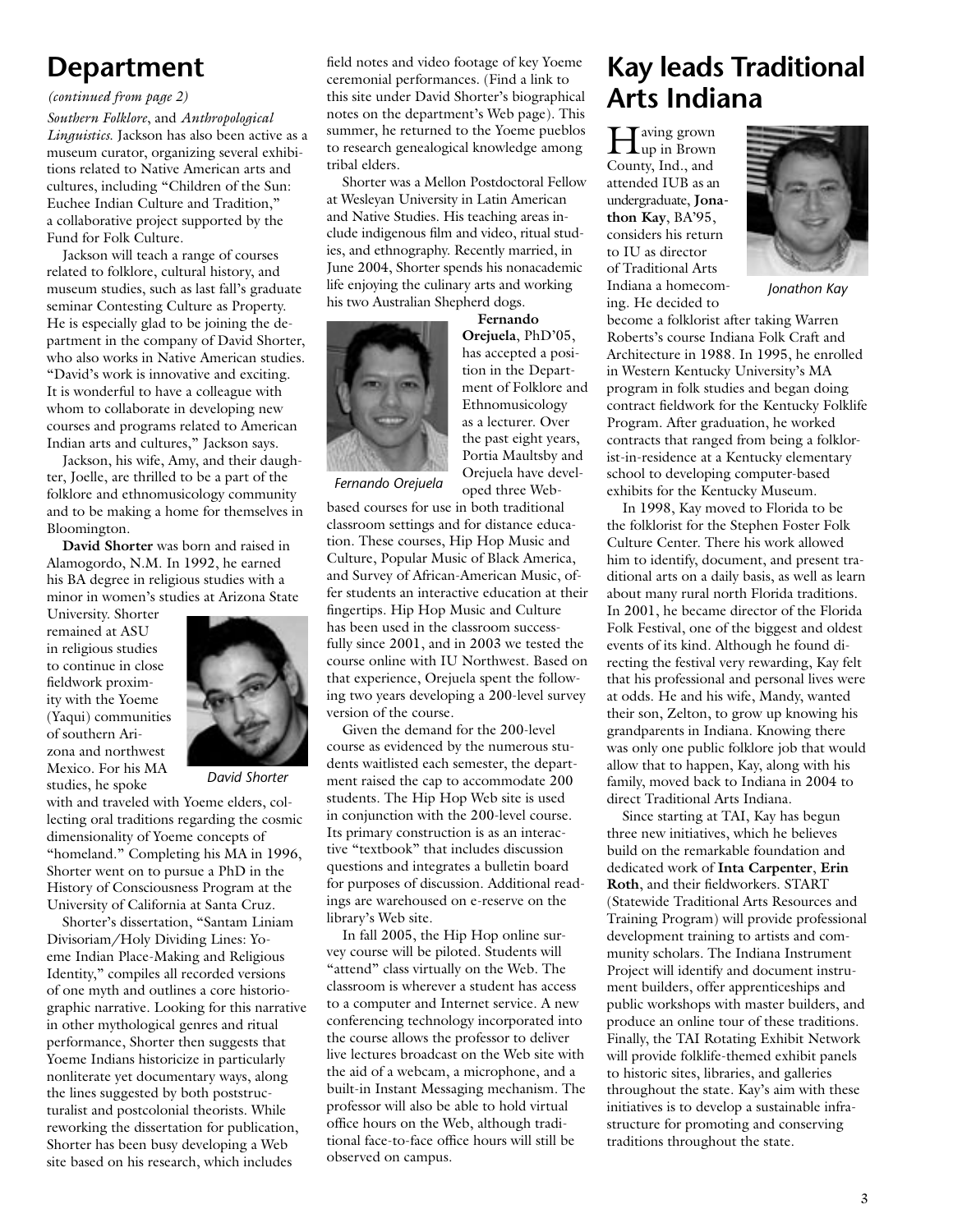## **The scholarly life well lived, well written: William Hansen retires**

Let us trace the career of a man so bold and bright that he has written original and brilliant books on the two most written-about writers in our tradition: Homer and Shakespeare.

All of William Hansen's grandparents emigrated from Denmark and settled in California. His paternal grandfather was a writer. Knowing both Latin and Greek, he published handbooks for the Old and New Testaments. Though this grandfather — a man who hired a Dane to run his farm while he read in the shade — is the one with whom Bill might have connected most closely, he was killed in a car wreck before Bill was born. But at the edge of Fresno, the grandparental homes stood nearby, and they were filled with beautiful books, leatherbound and lush with engravings, which seemed to Bill as marvelous, as enticing and distant, as the Denmark from which they came. Moving between the Danish community of the elders and the life around him in California, Bill led a bicultural existence, becoming excited by the nuances of social difference. That excitement increased and complicated when he worked in his parents' old-fashioned grocery store in Sanger, a town dominated by Mexican immigrants. His early exposure to spoken Danish gave him a gift in language. He mastered colloquial Spanish and developed an abiding fondness for Mexican music.

Art was Bill Hansen's love. He drew and painted incessantly, but it seemed no way to make a living, and, when he went to Berkeley, he thought that anthropology, the science of culture, might become his profession, or language, or philosophy. But then he found Joseph Fontenrose. A classicist whose radical politics comforted Bill and whose wide mind excited him, Fontenrose became his mentor, and Hansen followed him into graduate school in classical studies at Berkeley. The bohemian life suited him. The place and the time were exciting. Bill was active in the Free Speech Movement and in the movement to end the cruel war in Vietnam. Fontenrose supported him, directing his study, and Alan Dundes, the greatest folklorist of our time and who received a PhD at Indiana, invited him into his seminar on the folktale.

Beguiled by narrative, interested in both classics and folklore, Bill, with his new PhD in hand, chose the least secure of his three job offers and came to Indiana in 1970, when he was 29. He has taught here ever since, and he was lucky, he says, for he was the classicist of his generation with the deepest interest in folklore, and at Indiana

he could teach in a fine department of classical studies while maintaining a connection to the renowned Folklore Institute.

All of Bill Hansen's books, and the bulk of his multitudinous articles, express his dual concern for classics and folklore. In the first of his books, *The Conference Sequence*, he built upon the oral-formulaic theory of Milman Parry and Albert Lord, discovering the middle-range structures



*Greg Schrempp, from left, Henry Glassie, and Bill Hansen enjoy the festivities at Bill Hansen's retirement party in the Indiana Memorial Union in April.* 

that lie in epics between the level of the formula and the level of the architecture of the whole. In his close study of *The Odyssey*, Bill solved the problem of Homer's inconsistencies and drew scholarly attention to narrative patterning.

Bill shaped his first book out of his dissertation, but his original plan for his dissertation was to compare Danish and classical legends. That comparative work gave him a chance to live in Denmark, to perfect his Danish and feel the pulse of common life in his grandparents' place, and then in his second book, *Saxo Grammaticus and the Life of Hamlet*, he tracked the Danish origins and permutations of the tale that Shakespeare made into *Hamlet*.

Back in graduate school, Bill had begun taking notes on the parallels between the widely distributed folktales of Europe and the narratives of antiquity. That fascination has never left him, and it has yielded a masterpiece, *Ariadne's Thread*, that has received magnificent reviews; it is already established as a classic of folkloristic research.

Two books have carried him into the unknown territory of the popular literature of ancient days: *Phlegon of Tralles' Book of Marvels* and *Anthology of Ancient Greek Popular Literature*. Though popular literature has been theorized as a function of the printing press and mass readership, Bill has proved that it is a taste, a taste for the tawdry and salacious, the grotesque and sensational, that abides in the human spirit

rather than in the technologies of mass production.

In his most recent book, *Handbook of Classical Mythology*, he again combines the insights of folklore with the philological tradition of classics to recapture the narrative qualities and cultural significance of the Greek and Roman myths.

All of this work has demanded great linguistic and analytic skill. It is all star-

tlingly fresh and elegantly written with a clarity he attributes to years of reading the terse, tough sagas of the North. Bill is so serious about writing that he has compiled a useful guide for scholarly writers, *Writing and Publishing Handbook*, and he is so fine a writer that he was charged to produce the guidelines for historic preservation in the city of Bloomington. His interest in historic preservation rose out of his restoration of the lovely old house that he shares with his beautiful wife, Mary Beth, on Bloomington's near-west side.

Bill Hansen has served his city and his university. A complaint to the administration turned an old Berke-

ley radical into the associate dean of the faculties, a position he held from 1986 to 1992. He has served two terms as the chair of classical studies, and with his dear friend Gregory Schrempp of the Department of Folklore and Ethnomusicology, he mounted an excellent conference and edited an excellent book on myth — *Myth: A New Symposium —* and founded the program in mythology studies at Indiana University.

Now plenty of time remains for more work on Homer, more work on the folktales of antiquity, and for new drawings and paintings in his whimsical, witty style. *— Henry Glassie*

## *Subscribe to JFR reviews by e-mail*

The Journal of Folklore Research is launching an exciting new venture titled JFR Reviews, in which reviews of books, music, films, exhibits, and so on, will be delivered in the form of e-mail messages. The aim is to provide more coverage of the field and to do so more quickly than print journals can. The service will be free, and anyone may subscribe. The learn more about this venture, or to subscribe and receive the reviews, please contact us at jofr@indiana.edu.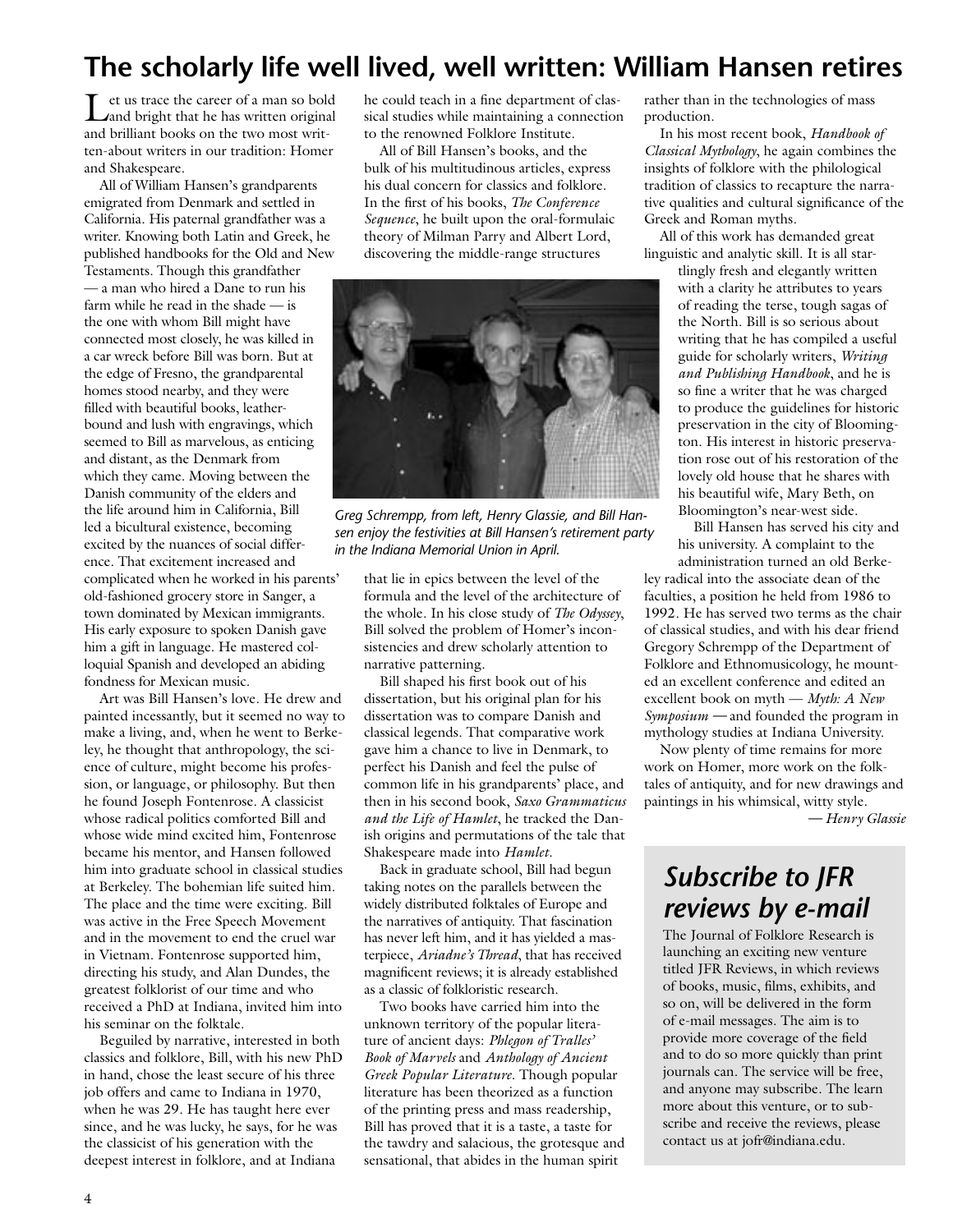## **Department celebrates publication of new books from faculty**

R**ichard Bauman**'s *A World of Others' Words: Cross-Cultural Perspectives on Intertextuality* draws on his work in Iceland, Ireland, Scotland, and North America and presents a series of ethnographic case studies that offer a new look at intertextuality as communicative practice.

**Sandra Dolby**'s *Self-Help Books — Why Americans Keep Reading Them* offers an interpretation of why these books are so popular, arguing that they continue the wellestablished American penchant for self-education, articulate problems of daily life and their supposed solutions, and present their content in a form and style that is accessible rather than arcane.

**Hasan El-Shamy**'s latest book, *Archetypes and Motifs in Folklore and Literature: A Handbook* (M.E. Sharpe, Armonk, New York, London, England, 2005)*,* co-edited with Jane Garry, is an authoritative presentation and discussion of the most basic thematic elements universally found in folklore and literature. It is the only book in English on motifs and themes that is completely folkloreoriented, deals with motif numbers, and is tied to the Thompson Motif-Index. His *Types of the Folktale in the Arab World: A Demographically Oriented Approach* is an index and preliminary analysis of folktales told by the diverse ethnic groups that populate what is commonly called "the Arab World," as well as a comprehensive and interdisciplinary guide to tales told in related cultural spheres. Finally, his *Popular Stories of Ancient Egypt*, a new edition of Gaston Maspero's 1882 anthology, is a collection of 24 tales assembled from ancient written sources from various historical periods.

**William Hansen**'s *Handbook of Classical Mythology* is an introduction to the mythological world of the Greeks and Romans, exploring the sources and landscapes from which the myths emerged. It also provides a richly detailed timeline of mythic episodes from the creation of the cosmos to the end of the Heroic Age, as well as a dictionary of key characters, objects, and events.

**Cándida Jáquez**'s *Musical Migrations: Transnationalism and Cultural Hybridity in Latin/o America* (vol. 1)*,* co-edited with Frances R. Aparicio, is a collection of essays on the transnational circulation and changing social meanings of Latin music across the Americas.



*In April, Ruth Stone, from left, Bill Hansen, and Hasan El-Shamy celebrated the publication of their latest books at a reception hosted by the Department of Folklore and Ethnomusicology.*

**Daniel Reed** collaborated with Gloria Gibson on a two-piece multimedia CD, *Music and Culture of West Africa: The Straus Expedition,* which comprises sound recordings, photo-

graphs, and film footage of Laura Boulton's 1934 recordings and clippings from Reed's contemporary video recordings from cultures that Boulton documented six decades earlier. **Ruth Stone**'s *Music in West Africa,* a part of the Global Music Series, presents fundamental style concepts of West African music using a focused case study of performance

among the Kpelle people of Liberia. The book discusses the diversity, motifs, and structure of West African music within the larger patterns of the region's culture and describes how music and dance in West Africa are tied to the fabric of everyday social and political life.

## *Worth a thousand words …*



*Velma Carmichael's 30 years of working at IU was celebrated during Bill Hansen's retirement party in the spring.*

## *… and always a fish tale to tell*



*Dick Bauman on the Big Horn River last summer, with a catch of brown trout, stocked up on relaxation time before returning to Bloomington to take on the task of being our new chair.*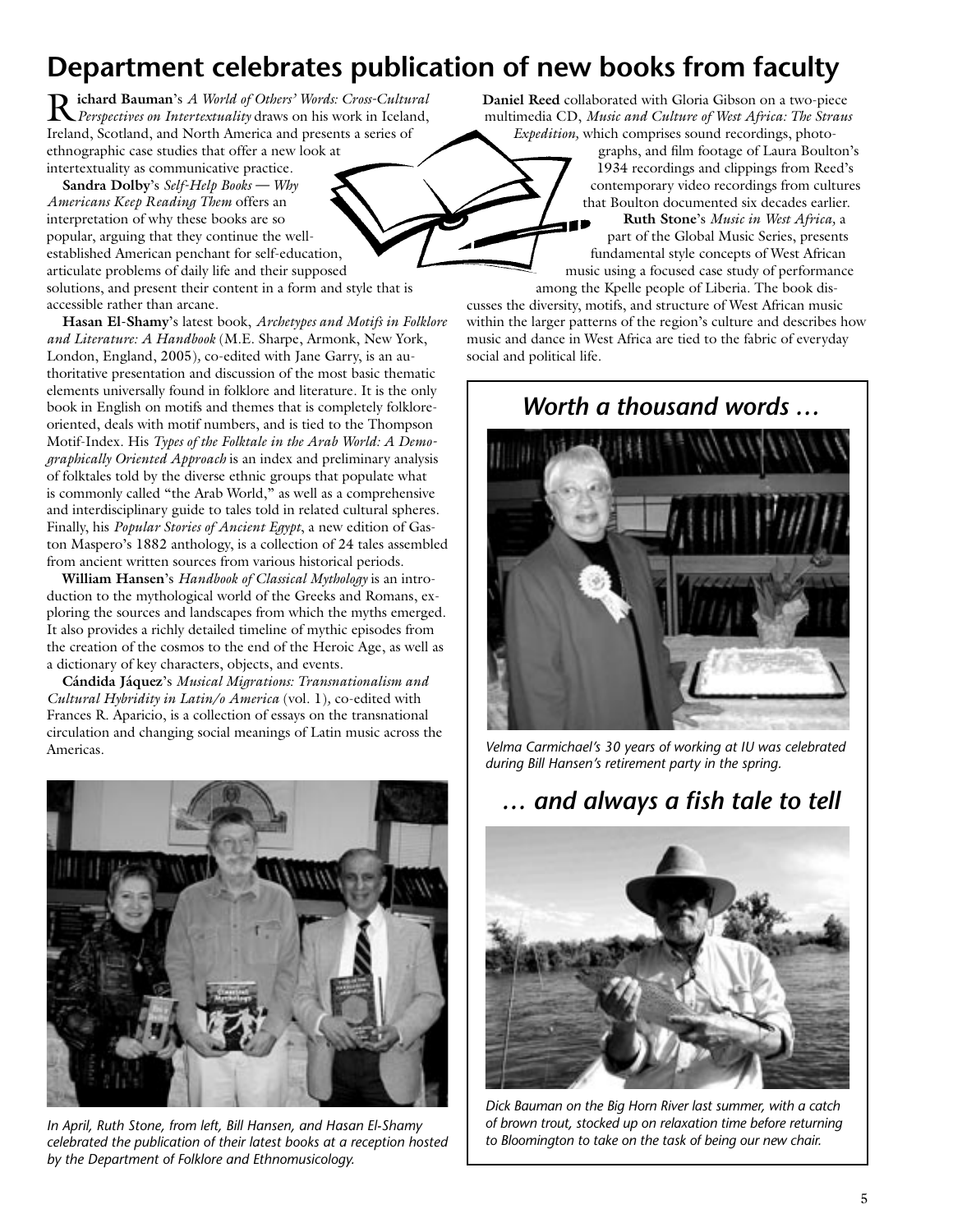## **Student News**

## *'Contesting Culture as Property' seminar becomes symposium*

In December, the department sponsored a student symposium<br>Ion the topic "Contesting Culture as Property." The symposium n December, the department sponsored a student symposium grew out of a graduate seminar of the same name, led by Professor Jason Jackson, and explored the ways in which global refashionings of traditional culture as intellectual property and as heritage are being contested as they unfold in communities around the world.

The symposium featured presentations of original research by graduate students in the Department of Folklore and Ethnomusicology, addressing a diverse array of topics, from the place of headhunting in Malaysian cultural tourism to the use of open-source strategies by those seeking to protect yoga from commercial exploitation.

*Participating in the Contesting Culture as Property Symposium were, from top left, Jason Jackson, Curtis Ashton, Tiana Tew, Tierza Draper, Carrie Hertz, Terri Klassen, and Aditi Deo, and, from bottom left, Gabriel McGuire, Zilia Estrada, Wei-Ping Lee, and Flory Gingging.*

## *Students organize conference for grad students only*

April 1–2 marked the inception of "Pushing Boundaries: Extreme Folklore and Ethnomusicology," a conference run and directed by departmental graduate students and intended for graduate students in folklore, ethnomusicology, and related disciplines to present materials that expand the boundaries of the conference format and the theoretical orientations of the respective disciplines.

This conference provided an opportunity to engage in formal discourse with graduate students from other universities and programs in the IU scholarly community. It focused on providing a less intimidating environment for graduate students to present new and forwardthinking ideas.

Presentations were organized into five categories: theory, applied work, technology, fieldwork, and alternative modes of representation. The keynote address, "Ethnomusicologists and Folklorists as (Accidental?) Meddlers, Mediators, and Activists: Pushing the Boundaries of Fieldwork in the 21st Century," was given by Gregory Barz, assistant professor of musicology (ethnomusicology) at Vanderbilt University, Nashville, Tenn. Download the full conference program at www. indiana.edu/~esa/2005conference.

## *Congratulations to our recent graduates!*

#### **BA degrees**

Manika Bhateja (minor) Alyson Dunker Henry Eshleman Matt Frick Nathan Gilbert Megan Gillette (minor) Megan Glass Timothy Good Matt Halvorson Ryan Hertz Clara Julien Eric Kendall Megan Landis (minor) Tara Miller Gwendolen Raley (minor) Sarah Smoot Justin Van Alstyne John West

#### **MA degrees**

Ben Aldred Curtis Ashton Ramon Bannister Yoonhee Chang Sunni Fass Colleen Haas Yesim Kaptan Diana Kuang Kara Lochridge Mark Miyake Heather Rayl Paul Schauert Ronda Sewald Katie Sievers

Jill Stein Cullen Strawn Richard Walter David Welty

### **MA defense**

Anthony Guest-Scott

#### **PhD degrees**

David Adu-Amankwah Doug Boyd John Cash John Fenn Lisa Gabbert Rick Gagne Amy Goldenberg Kern Jackson Kate Monk-McKenzie Rosaleen "Brankie" Nhlekisana Stephen Olbrys Fernando Orejuela Gustavo Ponce Kara Rogers Thomas Suheyla Saritas Zoe-Hateehc Scheffy Ethan Sharp Bradley Shope Stacy Tidmore Tracie Wilson

**PhD defenses**

Christopher Geyer Alfred Kina



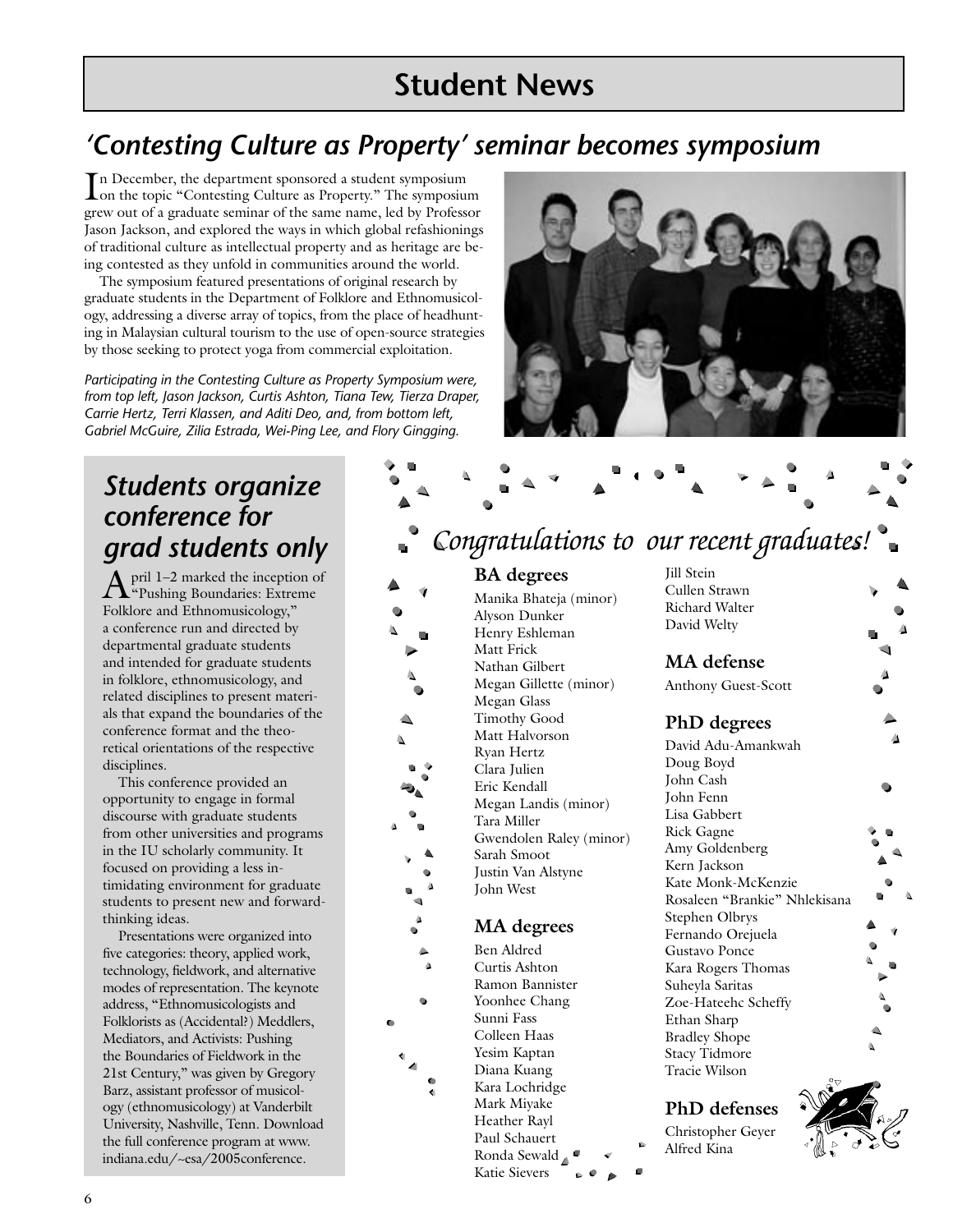## **Alumni Notebook**

## **Before 1960**

**Dov Noy**, PhD'54, one of the world's foremost authorities on Jewish folklore, was awarded the 2004 Israel Prize in April 2004. The Israel Prize is the most highly regarded award in Israel and is given to Israeli citizens who have demonstrated excellence or broken new ground in a certain field. Noy came to Israel from his native Poland in 1938 and currently lives in Jerusalem. He served the British army during World War II and after the war continued his education at Hebrew University, Yale, and Indiana University. In 1956, he founded the Haifa Ethnological Museum and Folklore Archives, where he served as director until 1983.

In 1968, he founded Hebrew University Folklore Research Center. He taught at Hebrew University, where he was the chair of the Hebrew literature department, and at Bar Ilan, where he was a distinguished professor of Yiddish. He has been a visiting professor at dozens of universities around the world, including Harvard, UCLA, Berkeley, Oxford, Sao Paulo, and Melbourne. He wrote and edited more than 200 books and papers in several languages. In the last several years, he has organized Yiddish summer courses and expeditions in Ukraine and Moldova.

On Aug. 31, 2004, **Neil Rosenberg**, MA'64, PhD'70, retired from his position as professor of folklore at Memorial University of Newfoundland, where he had been teaching since 1968. On Nov. 26, the department hosted a party in his honor at the Memorial University Faculty Club. Among the gifts he received was one big surprise: the proofs for a festschrift titled *Bean Blossom to Bannerman, Odyssey of a Folklorist*, which was edited by three of his colleagues and includes contributions from 25 scholars, including six graduates of the Indiana University folklore program: Tom Adler, Richard Blaustein, Erika Brady, Sandy Ives, Peter Narváez, and Diane Tye.



#### **1970s**

**Nancy C. McEntire**, MA'70, PhD'90, has been awarded tenure and promotion to associate professor in the Department of English at Indiana State University. She lives in Terre Haute, Ind., and can be reached at ejmcent@isugw.indstate.edu.

These days **Phil Nusbaum**, MA'76, PhD'82, is teaching radio production at the McNally/Smith School of Music in St. Paul, Minn. He has served as the Twin Cities' radio bluegrass host for more than 11 years at KBEM-FM, and his weekly one-hour bluegrass show, *The Bluegrass Review*, is syndicated in seven markets. He also plays in a bluegrass band, the Blue Drifters (www.bluedrifters.com) and has his own bluegrass CD (www.philnusbaum. com). Nusbaum is also completing a project originally begun with the Minnesota State Arts Board, compiling accordion music played by Minnesota masters.

**Annette Fromm**, MA'77, PhD'92, is the manager of Deering Estate at Cutler, a 450-acre environmental, archaeological, and historical park in Dade County, Fla. (www.DeeringEstate.org). At the general conference of the International Council of Museums in Seoul, South Korea, last October, she was elected secretary of the International Committee of Museums of Ethnography. Fromm was recently appointed to the Florida Folklife Council.

**Kathleen E.B. Manley**, PhD'79, wrote a chapter titled "Disney, the Beast, and Woman as Civilizing Force" in the book *The Emperor's Old Groove* (Peter Lang, 2003). She lives in Santa Fe, N.M.

### **1980s**

**Richard W. Anderson**, MA'80, MA'84, PhD'88, continues to work as an adjunct instructor, primarily in the philosophy department at Oregon State University and at Linfield College, where he teaches world religions, Asian thought, Chinese history, and Japanese history. "Despite typical funding issues," he writes, "life goes on and it is good — the state itself is beautiful, the students are interesting, and I still love teaching." He's also hoping to win the lottery soon so that he can spend lots of time in Europe, visiting medieval cathedrals and monasteries.

*(continued on page 8)* **Catherine (Kate) A. Shoupe**, PhD'80, is a full professor in the anthropology program of Saint Mary's College, Notre Dame. Her primary responsibilities are

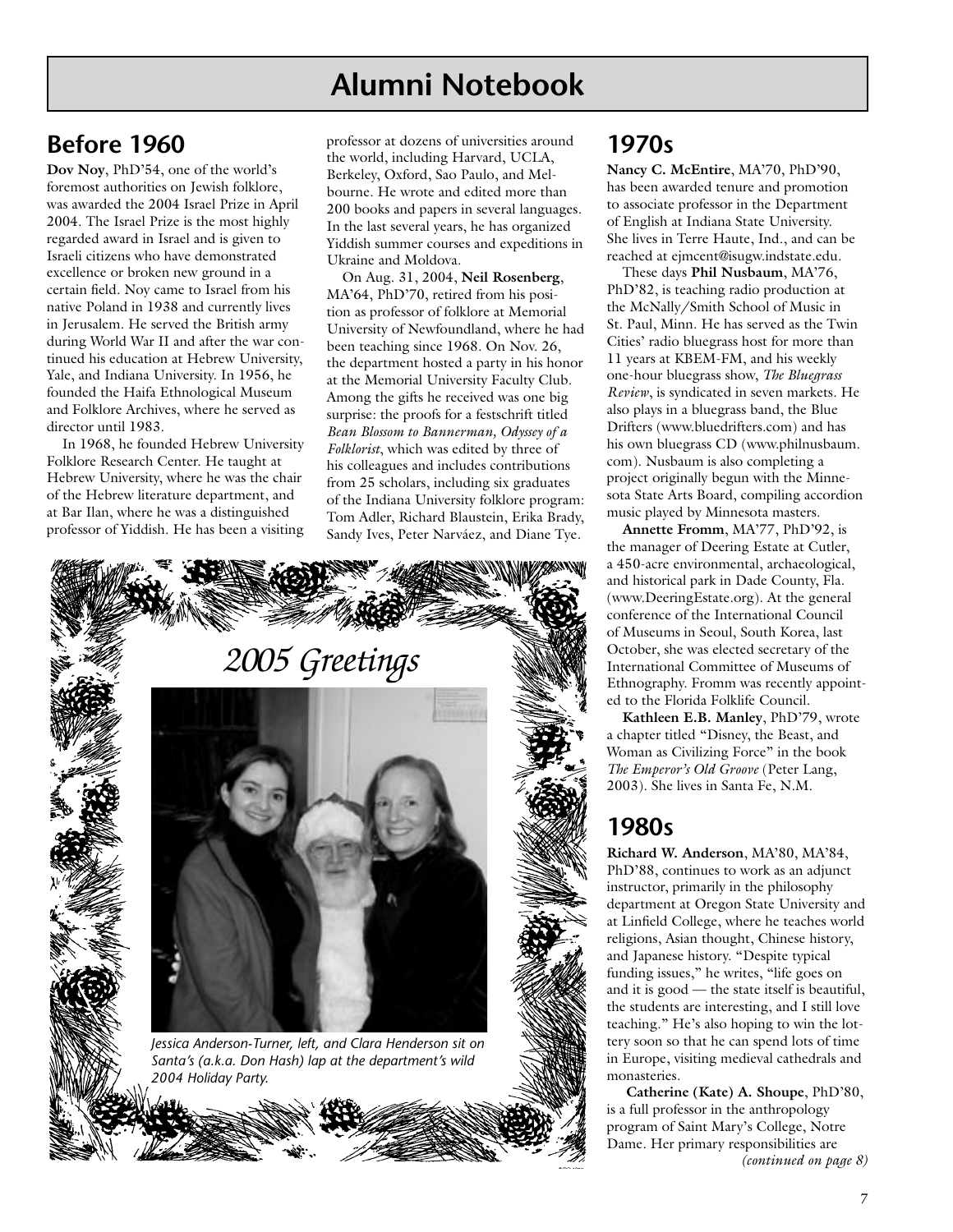## **Alumni**

#### *(continued from page 7)*

teaching anthropology and working with students who are designing their own majors, using culture as a key organizing principle, through the student-designed major option at Saint Mary's. Shoupe spent a sabbatical year as a visiting scholar at the Elphinstone Institute, University of Aberdeen, Scotland, in 2002–03. During that time, she produced a CD of traditional melodeon and accordion with Jim Crawford, of Fife, who celebrated his 90th birthday in 2004 with the publication of the CD. Called *Matured to Perfection*, the CD features traditional tunes, as well as some of Crawford's own compositions, and has gained national attention in Scotland. Shoupe's recently published articles include "Anne Geddes Gilchrist: An Assessment of Her Contributions to Folksong Scholarship" in *Folk Song: Tradition, Revival, and Re-Creation* and "Scottish Social Dancing and the Formation of Community" in *Western Folklore*.

**Simon J. Bronner**, PhD'81, has been selected to be the Walt Whitman Distinguished Chair in American Culture at the University of Leiden in the Netherlands for fall 2005. His book *Manly Traditions: The Folk Roots of American Masculinities* is forthcoming from Indiana University Press.

**Jens Lund**, PhD'83, a folklorist based in Olympia, Wash., was awarded the 2004 Benjamin A. Botkin Prize by the American Folklore Society at their annual meeting in Salt Lake City. The Botkin Prize recognizes "outstanding achievement in public folklore." Lund was honored "for his legacy of positively affecting the lives of thousands of everyday people through his work in documenting community tradition-bearers across our nation." His colleagues have identified

him as "a model for the essential work of the profession."

**Sabina Magliocco**, MA'83, PhD'88, an associate professor of anthropology at California State University at Northridge, was elected to the Folklore Fellows in fall 2004. Her most recent book is *Witching Culture: Folklore and Neo-Paganism in America*, and she is the editor of *Western Folklore*. She lives in Los Angeles with her partner and her two cats, Idgie and Olive.

**Jeanne Johnson**, MA'84, PhD'92, of Reno, Nev., continues her duties as the folklife program coordinator for the Nevada Arts Council.

**Gail Matthews-DeNatale**, MA'84, PhD'89, is a senior instructional designer for academic technology at Simmons College, Boston.

**Tina Bucuvalas**, PhD'86, is the state folklorist for Florida. She and Kristin Congdon have co-authored a book, *Just Above the Water: Florida Folk Arts*, which will be published later this year.

**Robert E. Walls**, MA'87, PhD'97, is in the English department at the University of South Carolina at Columbia, where he teaches courses on American Indian culture and environmental studies. He is currently working on two books, one on intercultural traditions on the North Pacific Coast and the other an environmental history of working-class logging communities.

**Kate Dunlay**, MA'88, lives in Halifax, Nova Scotia, and teaches an online course on Celtic music and dance, which she designed from scratch a few years ago, for the University College of Cape Breton. She continues to research Cape Breton, Scottish, and Irish music, plus early crossover music for her husband, David Greenberg, BM'87. Greenberg's latest CD is *Spring Any Day Now: Music of 18th-Century Scotland and Elsewhere* on the Marquis label. The "elsewhere" extends

We want to hear from you! Send us the form on the back page. We'll publish your news in the next issue of *Traditions*.

## *From the FolkPub editor*

## **Alumni invited to comment**

Folklore and Ethnomusicology Publications Inc. (fondly known as FolkPub) has seen some big changes in recent months. Our student journal *Folklore Forum* officially retired as a print publication after a successful 35-year run. However, we are continuing to publish *Forum* as an electronic resource. We are currently working with Project Muse and Wilson OmniFile FullText to make this e-journal available to our subscribers on a more permanent basis. FolkPub was also invited by the folklore department to make a digital archive of all 35 volumes as part of ScholarWorks, a project to be administered by the Digital Libraries Program. The changes should mean a cheaper and faster production schedule with a wider audience, but without jeopardizing the high quality of the publication. Our next two issues include articles on folklore and the Internet and folklore and education.

Trickster Press has also been busy. We are in the final stages of two reprints of classic folklore and ethnomusicology texts: Sandy Dolby's *Literary Folkloristics and the Personal Narrative* and Ruth Stone's *Let the Inside Be Sweet*.

Our introductory fieldguide and sourcebook, *The Emergence of Folklore in Everyday Life*, continues to sell well, and we are currently working on a new fieldguide to be used either alone or as a companion volume. We hope to have a manuscript of the new book ready in time for fall classes next year. If any alumni readers would be willing to comment on the manuscript or even try out sections in your classes, we would welcome the support.

Last summer, FolkPub finalized an agreement with the Indiana University Archives to deposit 20 linear feet of office records documenting the history of our organization. As part of this agreement, we are working on writing a history of the organization. We would invite all of you who ever worked with the publications group to share with us your memories. The period before the merger of *Forum*, Trickster, and the Publications Group is still a bit muddy for me. *— Curtis Ashton, folkpub@indiana.edu*

to Finland and Hungary, not to mention a few modern compositions by Fred Frith and Frank Zappa (performed on Baroque instruments).

## **1990s**

**Bruce Conforth**, PhD'90, teaches full time in the program in American culture at the University of Michigan, including courses in folklore, popular culture, arts, and theory. He is embarking on a project to start a folklore and oral history archives at the university, starting with all the collection papers he has his folklore students do. He writes, "So I'm actually doing what I was trained to do,

finally — isn't that a trip? Not a thing I learned at IU is going to waste."

**Raymond A. Hall**, BA'91, MA'93, PhD'99, is in his second semester at the University of Tennessee as a lecturer in the African and African-American Studies Program. An opening reception was held on Feb. 16 for "The Tajin Totonac and the Voladores de Papantla," an art project Hall put together in the university's black cultural center.

*(continued on page 9)* **Laura Arntson**, PhD'92, moved to Uganda, where she works in a development-assistance program for Save the Children. She is a program-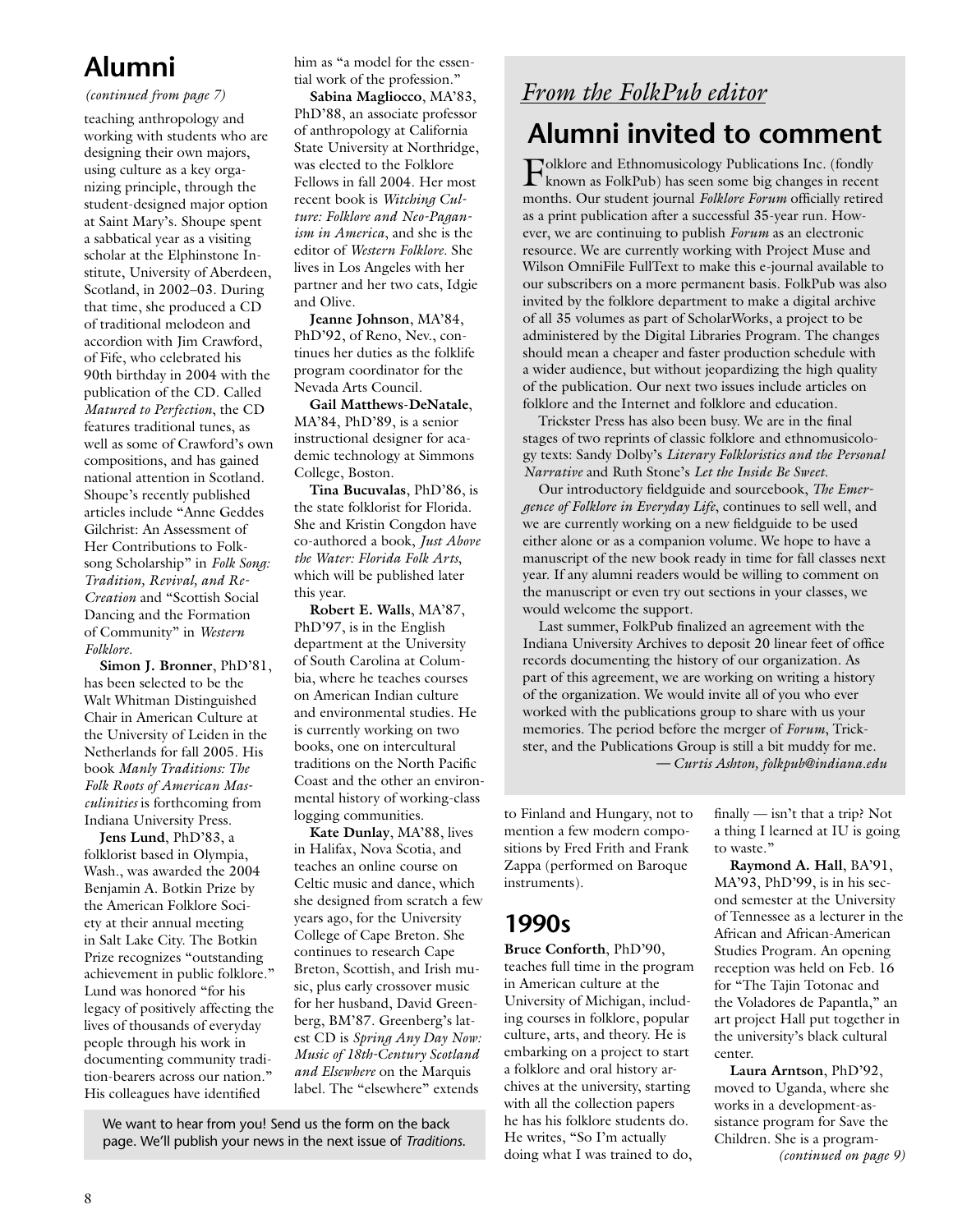## **Alumni**

#### *(continued from page 8)*

monitoring and evaluation adviser and can be reached at larntson@dc.savechildren.org. In summer 2003, **Ilana B.** 

**Harlow**, PhD'95, moved to Washington, D.C., to become a folklife specialist in research and programs at the American Folklife Center in the Library of Congress. Currently, she is curating an exhibit on Irish music traditions in America that is slated to open in March 2006. She is also on a team developing an oral history kit for the general public, intended to elicit narratives about family medical histories. This project, funded by the Health Resources and Service Administration, aims to increase genetic literacy in underserved communities. In February, Harlow was married to Jonathan Siegel, an economist in the Office of Tax Analysis at the U.S. Treasury ("but is lots of fun anyway"). Previously, for more than six years she was folklorist for the Borough of Queens, New York, the most ethnically diverse county in the nation. Among her projects was the documentation of the communities along the route of the No. 7 subway train, also known as "the International Express." She also curated an exhibit of her own photographs, "Beyond the Grave: Cultures of Queens Cemeteries," at the Museum of the City of New York and produced *Musical Bridges: Jewish and Muslim Traditions of Asia*, a concert at Lincoln Center.

*The Italian Ballet Collection*, the second volume of the John Milton and Ruth Neils Ward Collection of the Harvard Theatre Collection Catalogues, written by **Morris Levy**, MA'93, is forthcoming from Harvard University Press. The first volume, *The King's Theatre Collection* (2003), continues to sell well. Levy curated a related exhibition on Italian choreographer Antonio Pallerini last winter at Harvard's Houghton Library, where he works as a cataloger.

**Cathy Brigham**, MA'94, PhD'02, was recently promoted to the position of dean of the College of Adult Education at Concordia University, Austin, Texas.

**Peter Harle**, MA'94, PhD'03, writes that he is still teaching at Macalester College and slogging his way through the job search process.

**Katelyn Monk-McKenzie**, MA'95, PhD'04, is looking for work, writing a book on mountaineering and myth, and romping around British Columbia talking with loggers, environmentalists, and First Nations people about the meaning and use of the forest. She is also working with the British Columbia Folklore Society to put together a CD of maritime folksongs and talking with grade-school students about the value of folklore.

**Karen Seeh**, BA'95, recently graduated with an MBA from the University of North Carolina at Chapel Hill with plans to spend 14 months in Bulgaria as a volunteer consultant for the MBA Enterprise Corps/Volunteers for Economic Growth Alliance.

**Michelle Branigan**, PhD'98, JD'02, has opened her own law firm, Branigan Legal Services, where she handles consumer bankruptcy, malpractice, and family law. Her son, Thanh, recently turned 10, she writes, and is a joy to be around. "We spend a lot of time outdoors and in bookstores, so I guess we are bona fide Seattleites now!"

**John Fenn**, MA'98, PhD'04, became an assistant professor in the department of performance studies at Texas A*&*M University in September 2004.

**Linda Spetter**, PhD'98, is on the English literature faculty at Baiko Gakuin University Graduate School in Shimonoseki, Japan. She teaches American literature, American culture, and folklore. Spetter and her husband, William, received the Award for Contributions to Customs Administration at a ceremony at the Moji Customs Building in Mojiko on Nov. 26, 2004. The award was presented by Hiroshi Tominaga, director general of customs at the Japanese ministry of finance, "in sincere recognition of your deep understanding and cooperation with the Japan Customs Administration, resulting in outstanding contributions toward the effective operation of Moji Customs." The ceremony was attended by city officials, top customs officials, and customs workers.

**Jiang Lu**, MA'99, has been an assistant professor at Eastern Michigan University since 2003 and is currently working on her PhD through IU.

**Kara Rogers Thomas**, MA'99, PhD'04, moved in January from western North Carolina to western Maryland to accept a position with Frostburg State University in Frostburg, Md. The position is funded through Maryland Traditions, a cooperative venture of the Maryland State Arts Council and the Maryland Historical Trust. Thomas writes, "Needless to say, I'm in very good folkloric company here in Maryland. This position is absolutely ideal for me because it combines teaching with public sector work. I'm so grateful that I haven't been forced to choose between the two."

## **2000s**

**Jennifer Jo Thompson**, MA'00, is a PhD student in medical anthropology and is living in Tucson, Ariz.

**Tom Mould**, PhD'01, is a tenure-track professor at Elon University in North Carolina, where he has switched from the English department to the sociology/anthropology department, with a joint appointment in general studies. His books *Choctaw Prophecy* and *Choctaw Tales* were published in 2003 and 2004, respectively. He has a book chapter on African-American stepping in Simon J. Bronner's book *Manly Traditions: The Folk Roots of American Masculinities* (see note under 1980s). Mould recently finished a video documentary on kiln openings in North Carolina and is working on an article about the narratives pottery enthusiasts tell at these openings. He continues to explore prophetic narrative, now in other cultures, such as among Mormons. In the future, he plans to write a cross-cultural study of prophetic narratives. He and his wife, Brooke, who has a book coming out this fall, have two children, Lilly, 5, and Jack, 1.

**Judith Neulander**, PhD'01, is a visiting lecturer at Case Western Reserve University, Cleveland. She is also working with a group of people on the prospect of a folklore and folklife museum, possibly to be called the Museum of Popular Culture, to be built near the Rock and Roll Hall of Fame and Museum.

**Ryan Hertz**, BA'03, has been working for a nonprofit organization in Detroit, the American Music Research Foundation (www.amrf.net), which produces annual boogie woogie and blues festivals and documents extensive interviews with the performers. His primary responsibility is researching and writing a book about the Thomas family (including Sippie Wallace, George Thomas, Hersal Thomas, and Hociel Thomas) — a family of professional musicians who have contributed to American music in myriad ways. Hertz writes, "I actually found a fascinating job with my undergrad degree in folklore and ethnomusicology. Neat!"

#### **In memoriam**

The Rev. **Dorothy Sara-Louise Lee**, MA'74, PhD'84, died on Aug. 26 after a battle with cancer. She was an ordained Episcopal priest and rector of Trinity Episcopal Church in Platteville, Wis. Lee was an ethnomusicologist, folklorist, and archivist specializing in the music of Native America and the South Pacific. She was an assistant professor of folklore and ethnomusicology at Indiana University from 1986 to 1993. She left IU and was ordained an Episcopal priest in 1997. She published articles on Native American music and music and dance in Fiji.